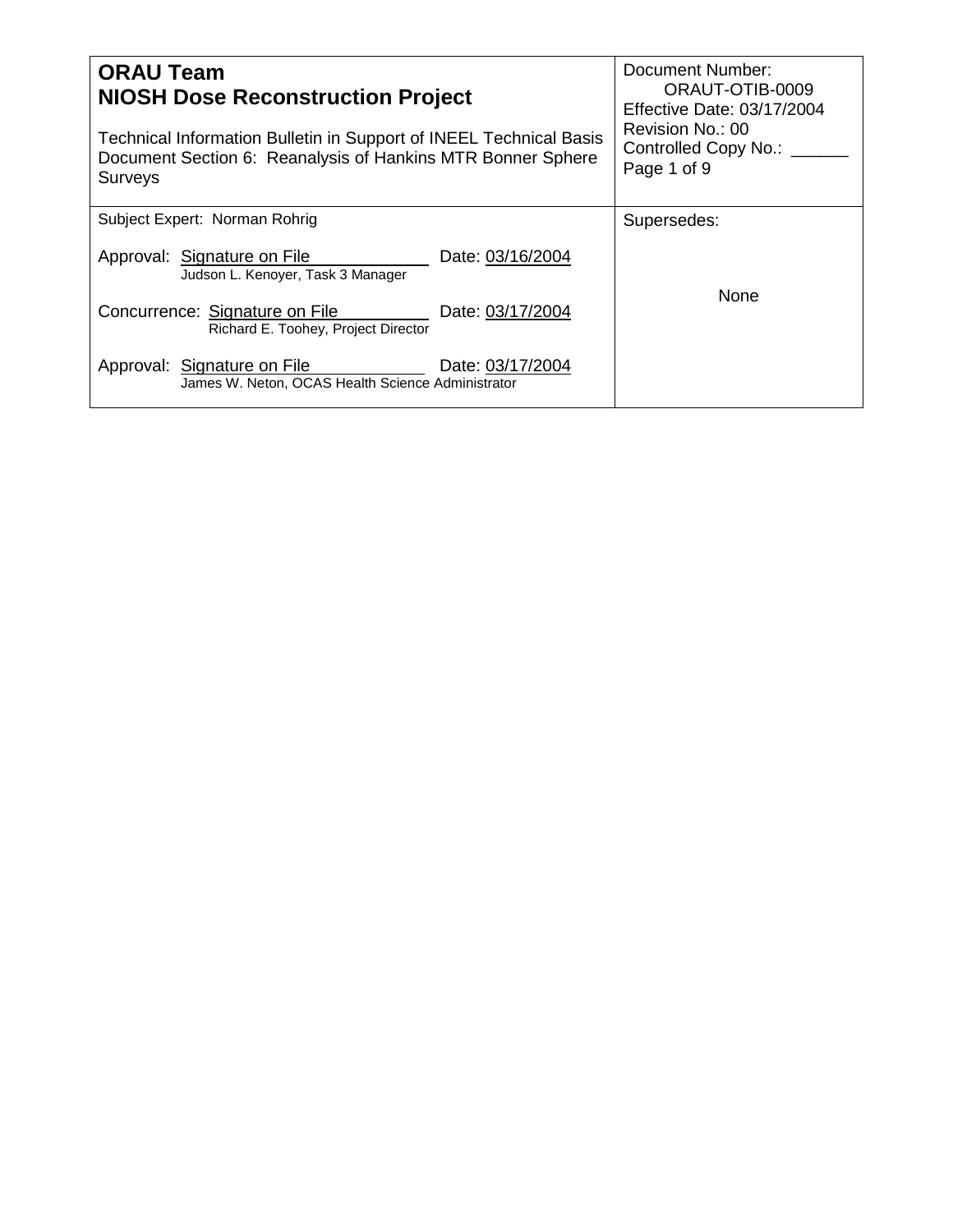| Effective Date: 03/17/2004   Revision No. 00<br>Document No. ORAUT-OTIB-0009<br>$\vert$ Page 2 of 9 |
|-----------------------------------------------------------------------------------------------------|
|-----------------------------------------------------------------------------------------------------|

## **RECORD OF ISSUE/REVISIONS**

| <b>ISSUE</b><br><b>AUTHORIZATION</b> | <b>EFFECTIVE</b> | REV.     |                                                                                                                                                                                         |
|--------------------------------------|------------------|----------|-----------------------------------------------------------------------------------------------------------------------------------------------------------------------------------------|
| <b>DATE</b>                          | <b>DATE</b>      | NO.      | <b>DESCRIPTION</b>                                                                                                                                                                      |
| <b>Draft</b>                         | 11/19/2003       | $00-A$   | New Technical Information Bulletin in Support of<br><b>INEEL Technical Basis Document Section 6:</b><br>Reanalysis of Hankins MTR Bonner Sphere<br>Surveys. Initiated by Norman Rohrig. |
| Draft                                | 02/17/2004       | $00 - B$ | Changes in response to ORAU and NIOSH<br>comments. Initiated by Norman Rohrig.                                                                                                          |
| 03/17/2004                           | 03/17/2004       | 00       | First approved issue. Initiated by Norman Rohrig.                                                                                                                                       |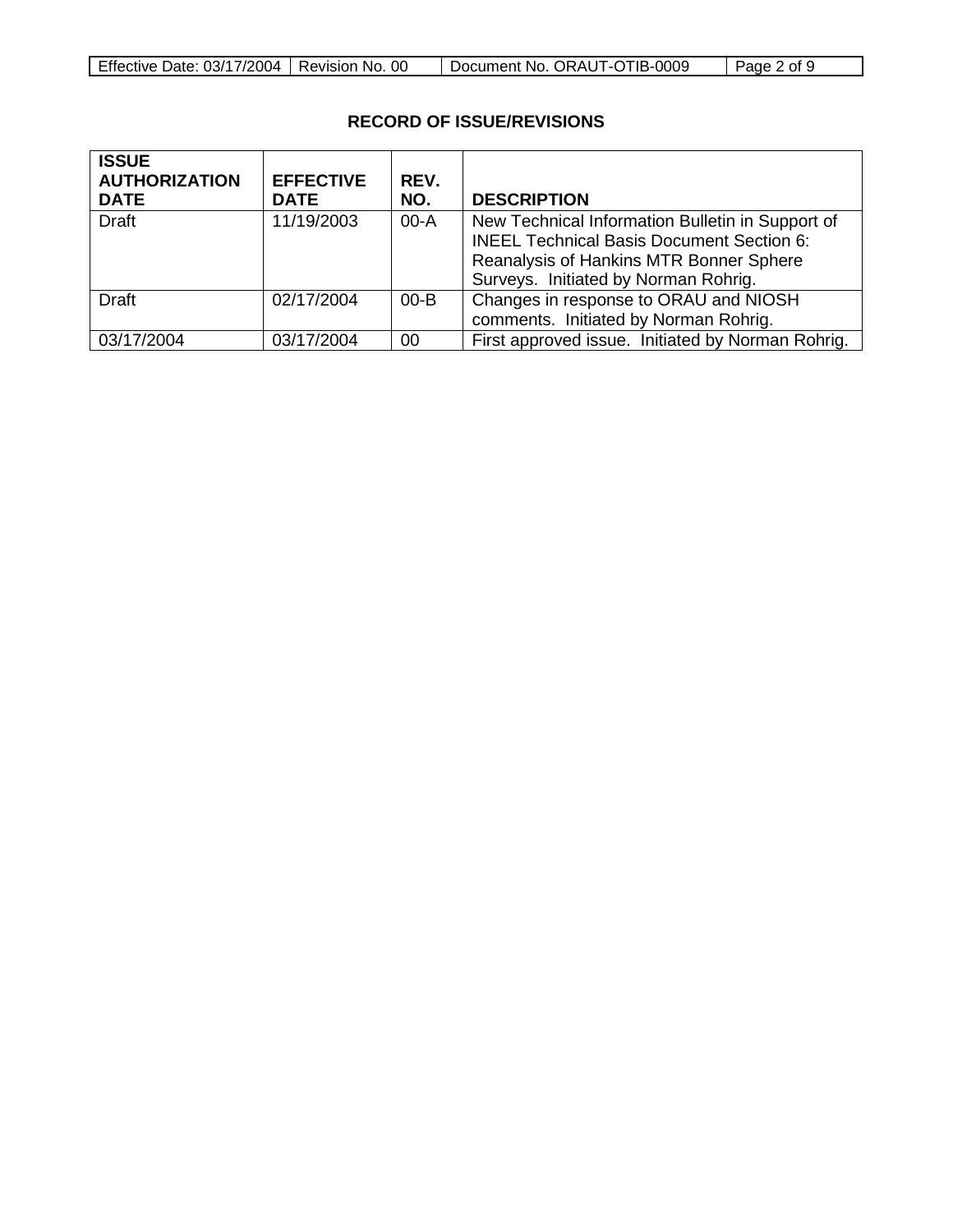## **Reanalysis of Hankins MTR Bonner Ball Surveys**

Norman Rohrig, November 2003

Dale Hankins made a series of neutron field measurements (Hankins 1961) with 2-, 3-, and 8-in. diameter Bonner balls around the Idaho National Engineering and Environmental Laboratory (INEEL) Materials Test Reactor (MTR). The balls were covered with a cadmium shield which eliminates thermal neutrons below 0.41 eV. These 25 measurements were mostly around the MTR floor, but one was at Experimental Breeder Reactor (EBR-I) through 9 feet of concrete and three were at the Engineering Test Reactor (ETR). Six other measurements labeled A to F also include a thermal neutron component determined from the difference of a bare and a cadmium covered detector.

Since then, significant improvements have been made to understanding the responses of these detectors to neutrons of all energies and, in particular, intermediate neutrons. The Hankins data have been reanalyzed using detector responses calculated by Hertel and Davidson (1985) for 171 energy groups from thermal to 17.3 MeV, as shown in Figure 1. This figure shows a higher sensitivity for the 2" and 3" detectors at low energies as compared to Figure 2 in Hankins' (1961) paper. These calculated response curves are more complete than the ones available in 1961, particularly below 100 keV neutron energy where monoenergetic neutron spectra are not available.

These calculated response matrices are for 4 x 4 mm lithium Iodide detectors, whereas the Hankins data used 2 x 8 mm detectors. Hertel and Davidson (1985) also calculated responses for ½- x  $\frac{1}{2}$ -in. detectors, which have larger response by about a factor of the detector surface area. Because most reactions in the detector are on the detector surface, the calculated neutron fluences and resulting dose equivalents are reduced by roughly a factor of 2 for all detectors and energies to account for the different size detectors used by Hankins (1961).



Limited determination of the energy spectrum can be made with only three measurements of neutron response and the additional requirement that the number of neutrons in any energy region cannot be negative. Following Hankins (1961), the fraction of the summed response in each of the three balls (2-, 3-, and 8-in) is calculated for a fission spectrum, and a 1/E slowing down spectrum, which are expected in the reactor. The 1/E spectrum was assumed to go to 0.6 MeV and was divided into two sections at 10 keV. To fit the Hankins data, the fission spectrum of the form

$$
\varphi(E) = \frac{1}{E^{1/2}} e^{-E/T}
$$

was used above 0.6 MeV. For a typical fission spectrum, the characteristic temperature T is about 1.3 MeV, which was used in these calculations. The measured detector responses were expressed as a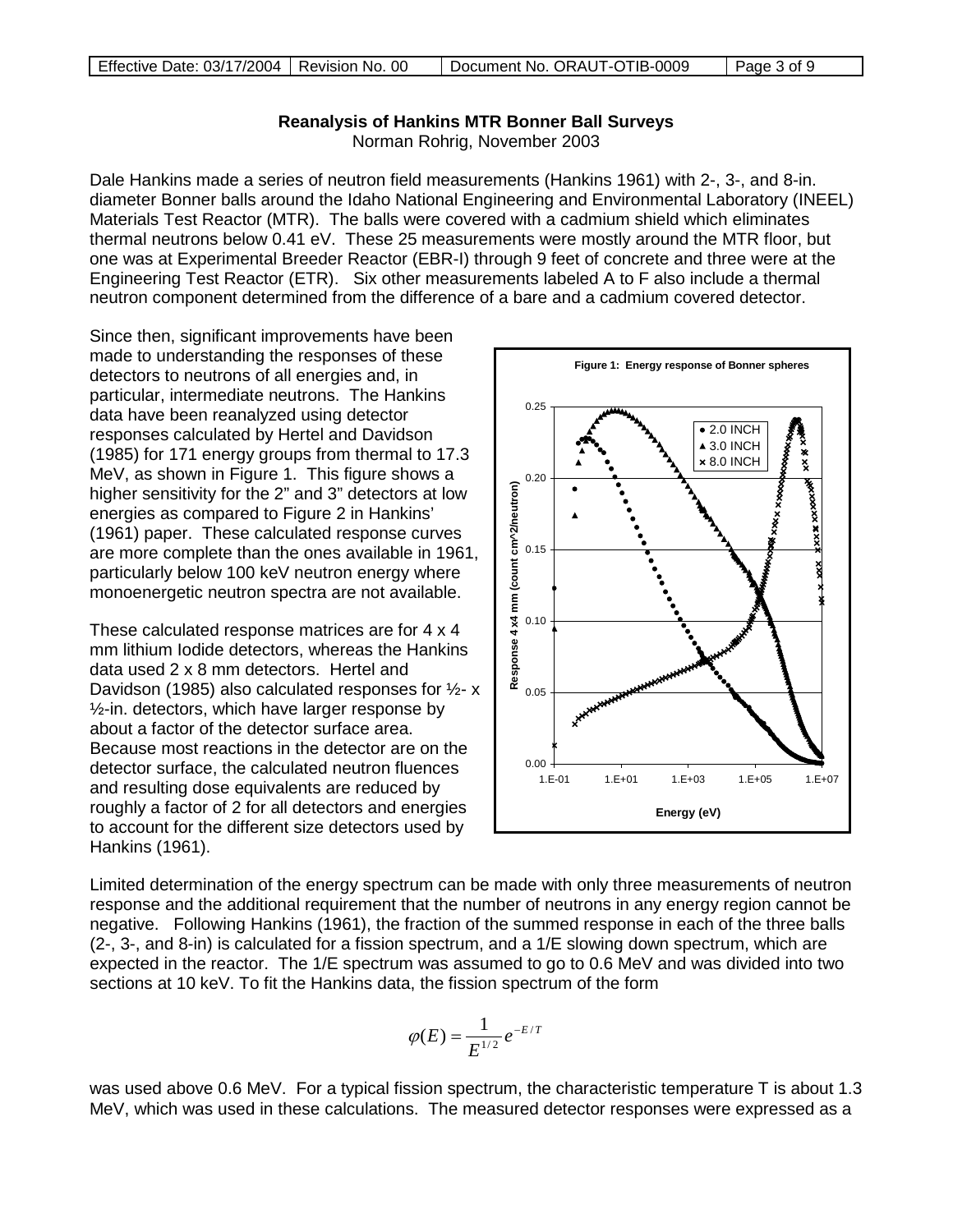linear combination of the three spectra (1/E 0.4 eV - 10 keV, 1/E 10 - 600 keV, and fission) and solved.

To determine the dose equivalent, one must multiply the fluence at each energy by the dose equivalent conversion factor (DECF) for that energy and add them up (i.,e. do an integral). The official tabulations provide conversion factors at limited energy values. Ing and Makra (1978) provide a parameterization for dose equivalent with energy which we use here. Figure 2 compares this parameterization to Monte Carlo calculations reported in NCRP38 and by Auxier et al. (1968).

Table 1 lists measured values from Hankins (1961) and the resulting reanalyzed dose equivalents from the three energy groups and their sum. Table 2 provides the same information for the six locations where Hankins provided thermal measurements. The thermal values are as reported by Hankins. Figure 3 shows the resulting neutron spectra for locations 3 and 23, which have higher doses and nearly the maximum low energy and fission components, respectively.

Another survey at the MTR measured the fast neutron field (Sommers 1959a) using a Rudolf counter described as "a dose rate instrument, sensitive to neutrons in the range of 0.2 to above 10 MeV" (Sommers 1959b). This has been remembered as a detector about the size of a soda can with the end painted red. The Dennis and Loosemore (1961) detector shown in Figure 4 is believed to be what was known as the Rudolf counter at the INEEL. It detects hydrogen recoils and has a threshold energy of about 0.2 MeV. Using 0.2 MeV as the division line between fast and intermediate neutrons to correspond to that for this instrument, Figure 5 shows the correlation of the recalculated 0.4 eV – 10 keV and 10-200 keV neutron dose equivalent rates with the recalculated fast

100 - IngMakra p11 DECF (nrem cm^2) **DECF (nrem cm^2)** 10 **A**Auxier  $\times$ Based on NCRP 38 1 0 1.E-7 1.E-5 1.E-3 1.E-1 1.E+1 1.E+3 **Neutron Energy (MeV)**





neutron dose equivalent rates along with the correlation of the Hankins analysis intermediate to fast neutron dose equivalents. Also shown are the Hankins thermal dose equivalent rates compared to the recalculated fast neutron dose equivalent rate.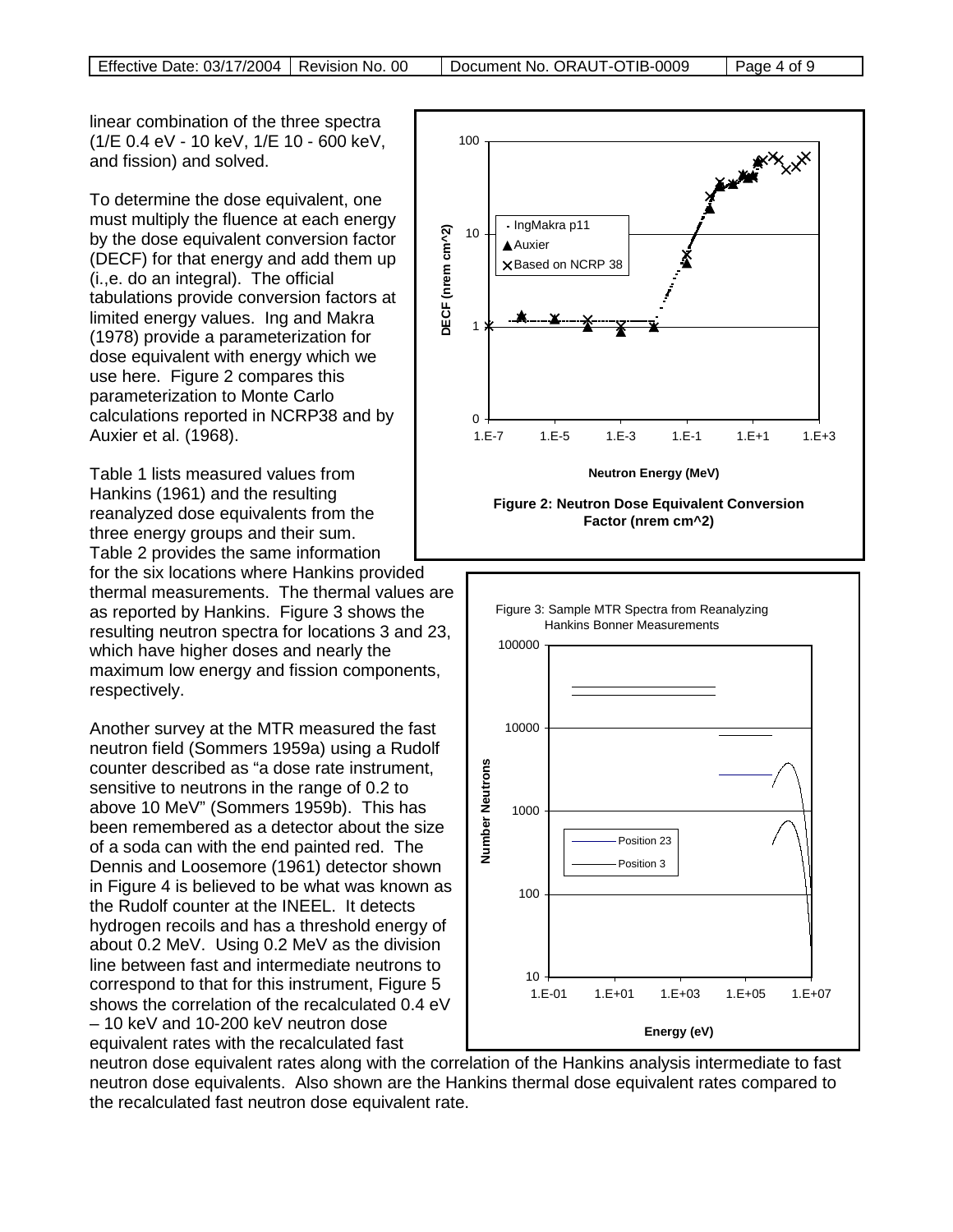|                |                  | % Total CPM |                    |       |             | Dose equivalent (mrem/hr) |         |           |
|----------------|------------------|-------------|--------------------|-------|-------------|---------------------------|---------|-----------|
|                |                  | 2"          | $3^{\overline{1}}$ | 8"    | $0.4 eV-10$ | $0.01 - 0.6$              |         |           |
| Location*      | <b>Total CPM</b> |             |                    |       | keV         | MeV                       | Fission | $>0.4$ eV |
| EBRI1          | 2935.6           | 31.3        | 49.9               | 18.8  | 0.208       | 0.337                     | 0.300   | 0.845     |
| $\overline{2}$ | 491.7            | 30.7        | 49.5               | 19.8  | 0.034       | 0.064                     | 0.066   | 0.163     |
| 3              | 2854.1           | 31          | 49.4               | 19.6  | 0.200       | 0.304                     | 0.462   | 0.966     |
| 4              | 2966.2           | 30.6        | 49.1               | 20.3  | 0.204       | 0.340                     | 0.556   | 1.100     |
| 5              | 2315.2           | 29.8        | 49.1               | 21.1  | 0.152       | 0.375                     | 0.350   | 0.876     |
| 6              | 1698.5           | 29.9        | 48.9               | 21.2  | 0.113       | 0.247                     | 0.314   | 0.674     |
| 7              | 611.1            | 29.6        | 48.4               | 22    | 0.040       | 0.084                     | 0.149   | 0.273     |
| 8              | 981.9            | 29.5        | 48.3               | 22.2  | 0.064       | 0.136                     | 0.250   | 0.450     |
| 9              | 5539             | 28.9        | 48.2               | 22.9  | 0.350       | 0.933                     | 1.338   | 2.621     |
| 10             | 662.9            | 29.1        | 48.1               | 22.8  | 0.042       | 0.100                     | 0.176   | 0.319     |
| 11             | 5700.6           | 29.5        | 48                 | 22.5  | 0.376       | 0.699                     | 1.699   | 2.773     |
| 12             | 7603.3           | 28.7        | 47.9               | 23.3  | 0.477       | 1.257                     | 2.056   | 3.789     |
| 13             | 6185.1           | 29.3        | 47.8               | 23    | 0.404       | 0.763                     | 2.005   | 3.172     |
| 14             | 2694.6           | 29.6        | 47.6               | 22.8  | 0.180       | 0.258                     | 0.973   | 1.411     |
| 15             | 3116.3           | 28.9        | 47.5               | 23.6  | 0.200       | 0.412                     | 1.071   | 1.683     |
| 16             | 8877.1           | 28.5        | 47.4               | 24.1  | 0.556       | 1.337                     | 3.021   | 4.913     |
| 17             | 2083.4           | 29          | 47.3               | 23.7  | 0.135       | 0.241                     | 0.787   | 1.163     |
| 18             | 2581.4           | 28.4        | 47.3               | 24.3  | 0.161       | 0.391                     | 0.904   | 1.456     |
| 19             | 1627.8           | 28.1        | 47.3               | 24.6  | 0.099       | 0.275                     | 0.548   | 0.923     |
| 20             | 4848.1           | 28.2        | 46.8               | 25    | 0.302       | 0.665                     | 2.008   | 2.975     |
| <b>ETR 21</b>  | 111.3            | 27.7        | 46.5               | 25.8  | 0.007       | 0.017                     | 0.048   | 0.072     |
| 22             | 1494.8           | 28.2        | 46.2               | 25.6  | 0.094       | 0.158                     | 0.750   | 1.003     |
| 23             | 4427.9           | 26.5        | 45.6               | 28    | 0.252       | 0.774                     | 2.295   | 3.321     |
| <b>ETR 24</b>  | 199.2            | 26          | 44.7               | 29.3  | 0.011       | 0.032                     | 0.124   | 0.166     |
| <b>ETR 25</b>  | 210.9            | 25          | 44                 | 31.1  | 0.011       | 0.038                     | 0.144   | 0.193     |
|                |                  |             |                    | Total | 4.672       | 10.236                    | 22.393  | 37.300    |

Table 1. Data from Hankins (1961) and reanalyzed doses.

\* At MTR, unless otherwise noted.

Table 2: Data from Hankins (1961) with thermal neutron measurement and reanalyzed doses.

|          |      | <b>CPM</b> |      | Dose Equivalent (mrem/hr) |              |                  |         |         |
|----------|------|------------|------|---------------------------|--------------|------------------|---------|---------|
| Location | 2"   | 3"         | 8"   | Thermal                   | 0.4eV-10 keV | $0.01 - 0.6$ MeV | Fission | Neutron |
| A        | 877  | 1473       | 700  | 0.11                      | 0.19         | 0.56             | 0.67    | 1.42    |
| В        | 196  | 317        | 153  | 0.02                      | 0.04         | 0.07             | 0.24    | 0.35    |
| C        | 778  | 1293       | 647  | 0.09                      | 0.17         | 0.41             | 0.87    | 1.46    |
| D        | 3518 | 5973       | 3108 | 0.32                      | 0.76         | 2.33             | 3.94    | 7.03    |
| Е        | 3482 | 5734       | 3064 | 0.21                      | 0.77         | 1.50             | 5.36    | 7.64    |
| F        | 557  | 925        | 470  | 0.06                      | 0.12         | 0.29             | 0.67    | 1.08    |

The  $R^2$  values shown on the trendlines are the fractions of the variance which is explained by the lines. For the reanalyzed data the  $R^2$  values are 92% and 86% compared to only 50% for the original Hankins analysis, demonstrating that the reanalysis is a better fit. The slope of the trendlines is a dose weighted average of the ratios for the various datapoints. Table 3 provides comparisons of the different components of the neutron dose equivalent rate.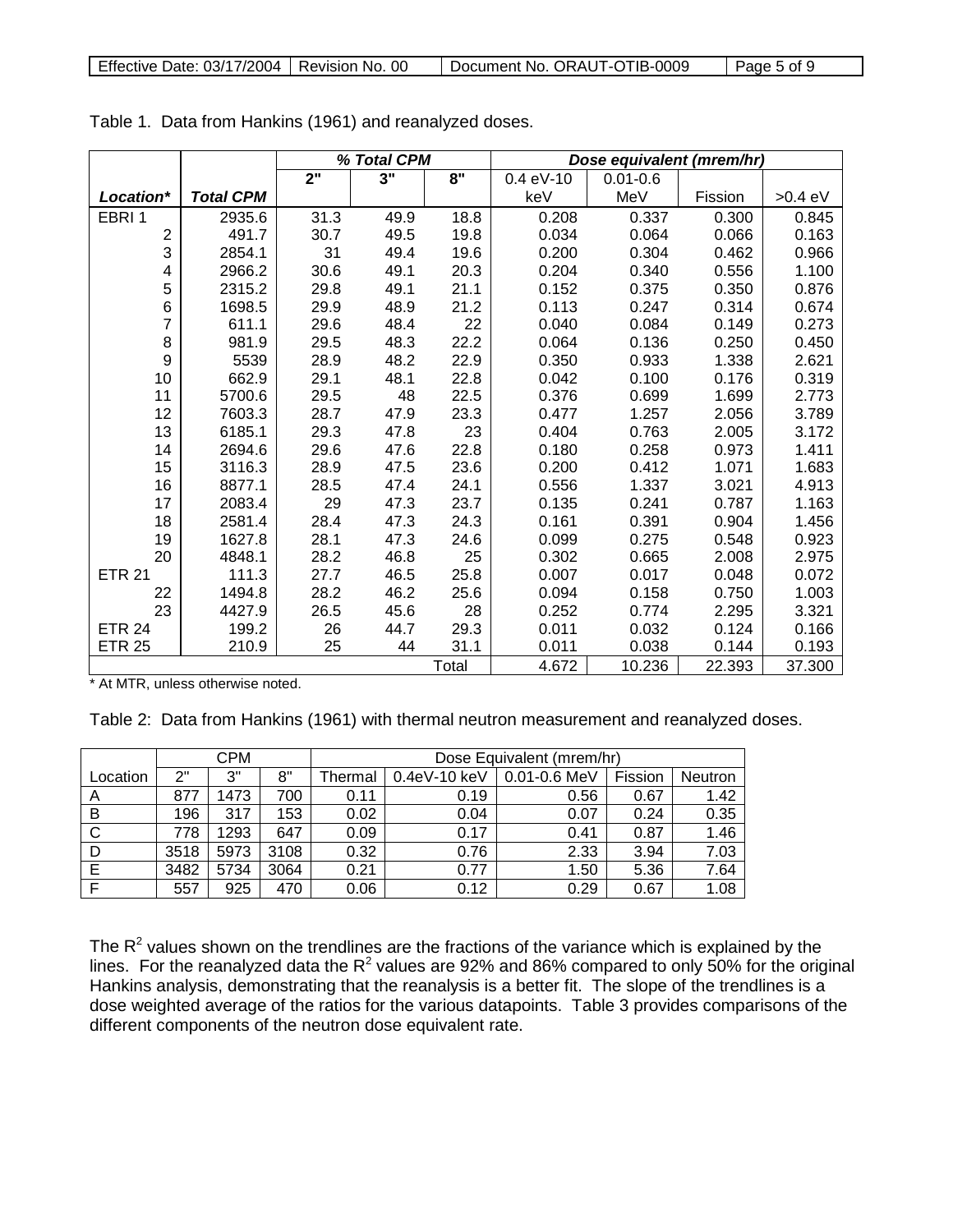

| Table 3: Ratio of Neutron Dose Equivalent Rates at the MTR |  |  |  |  |  |  |  |  |  |
|------------------------------------------------------------|--|--|--|--|--|--|--|--|--|
|------------------------------------------------------------|--|--|--|--|--|--|--|--|--|

|           | Thermal | 0.4 eV-10 keV | 10-200 keV | <u>Total</u><br>Fast |
|-----------|---------|---------------|------------|----------------------|
|           | Fast    | Fast          | Fast       |                      |
| Trendline | 0.046   | 0.140         | 0.131      |                      |
| Average   | 0.071   | 0.175         | 0.147      | 1.393                |
| Minimum   | 0.033   | 0.066         | 0.073      | 1.226                |
| Maximum   | 0.108   | 0.408         | 0.259      | 1.738                |
| St Dev    | 0.025   | 0.074         | 0.050      | 0.121                |

The Interactive RadioEpidemiology Program (IREP), which calculates the probability of causation, uses certain neutron energy groups. The dose equivalent rate and the fraction of the dose equivalent in each of these regions are listed in Table 4. For the numbered locations where no thermal neutron value is available, the average value for the ratio of thermal to fast of 0.71 from Table 3 is assumed.

The NTA neutron dosimeters in use when the MTR was operating at the INEEL respond only to neutrons above 0.5 to 0.8 MeV. For the MTR spectra, Table 4 lists the fraction of neutron dose equivalent above 0.8 MeV, which would be picked up by the NTA film, that varies from 35% to 66% depending on the location with a mean of 0.52 and a standard deviation of 0.08. The remainder of these low-energy neutron fields would probably not be detected by the NTA film because of its 0.8- MeV threshold.

Sommers (1962) reported thermal and fast neutron dose equivalent rates and gamma dose rates around the MTR beam lines. The thermal measurements near beams are believed to not be representative of the workplace. Figure 6 shows the correlation of fast neutron dose equivalent to the gamma dose for these measurements. The fast neutron component was insignificant for several of the measurements. These points are shown by the triangles at 0.5 mrem/hr, ½ of the smallest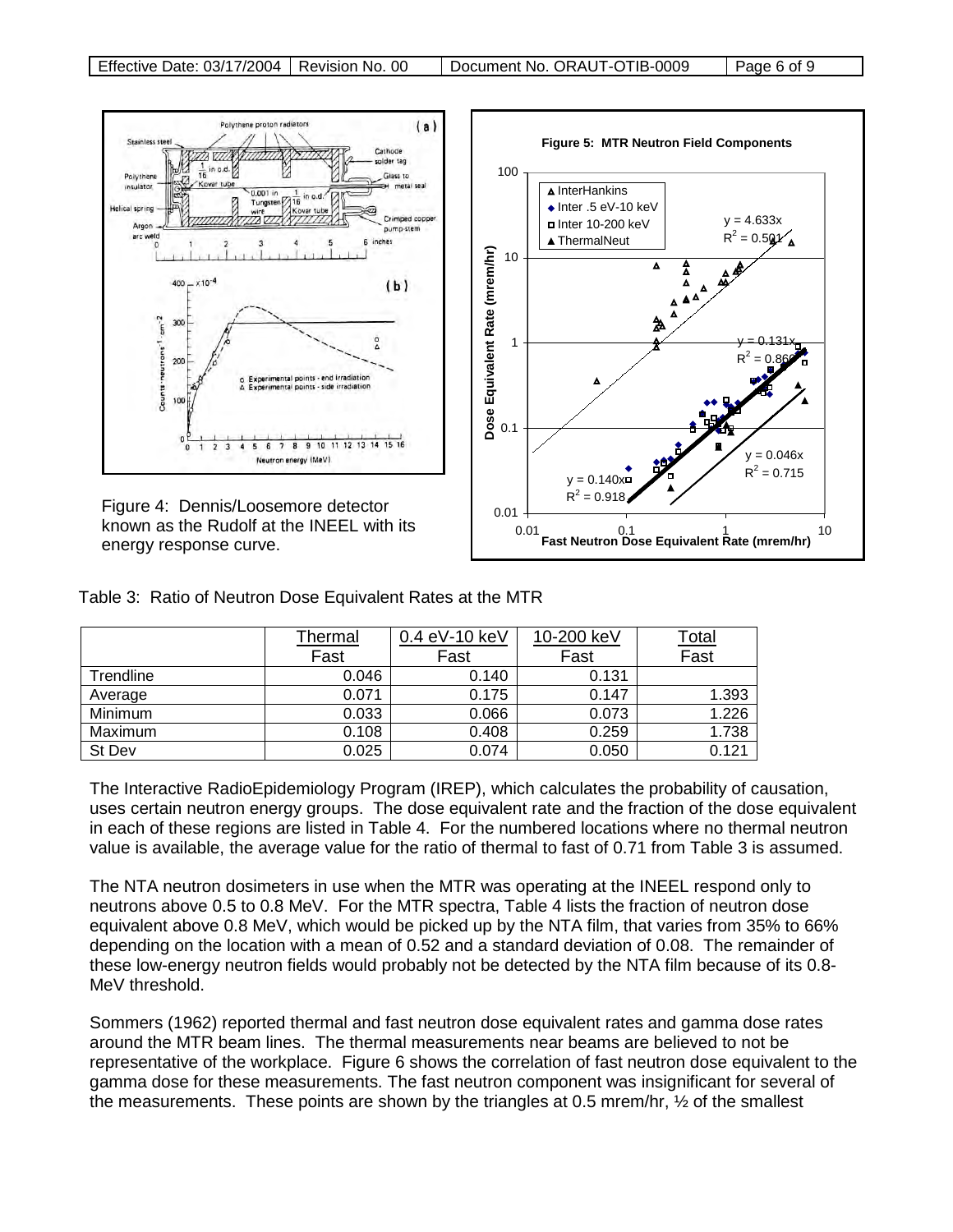measured value. Including all the data in a Shapiro and Wilk W test for normality (Gilbert 1987) gives a slightly better result for a normal distribution rather than a lognormal distribution. The fast neutron dose is  $0.419 \pm 0.347$  times the gamma dose. Combining these results, with those of Table 3, one can conclude that the ratio of total neutron dose equivalent to gamma dose is 0.58 ± 0.48 at the 1 sigma level. The variation on the relative neutron components are buried by the fast neutron to gamma variation.

The IREP program uses equivalent dose as defined in ICRP 60 using the radiation weighting factor  $w_R$  defined in Table 1 of ICRP 60. The NIOSH External Dose Implementation Guide (NIOSH 2002) provides conversion factors from ambient dose equivalent  $H_{10}^*$  to the organ equivalent dose, and ICRP 74 (ICRP 1995) provides a calculation of the ambient dose equivalent so we can construct the ambient dose equivalent for these spectra. The ratios of the neutron ambient dose equivalent (ICRP 74) and the neutron dose equivalent (NCRP 38) are shown in Table 4. For the 10 to 100 keV energy group, the ratio of the ambient dose equivalent to the neutron dose equivalent is 1.08, while for the above 2 MeV energy group it is 1.121. For the groups where the spectra are not simple multiples of each other there is some variation with location.



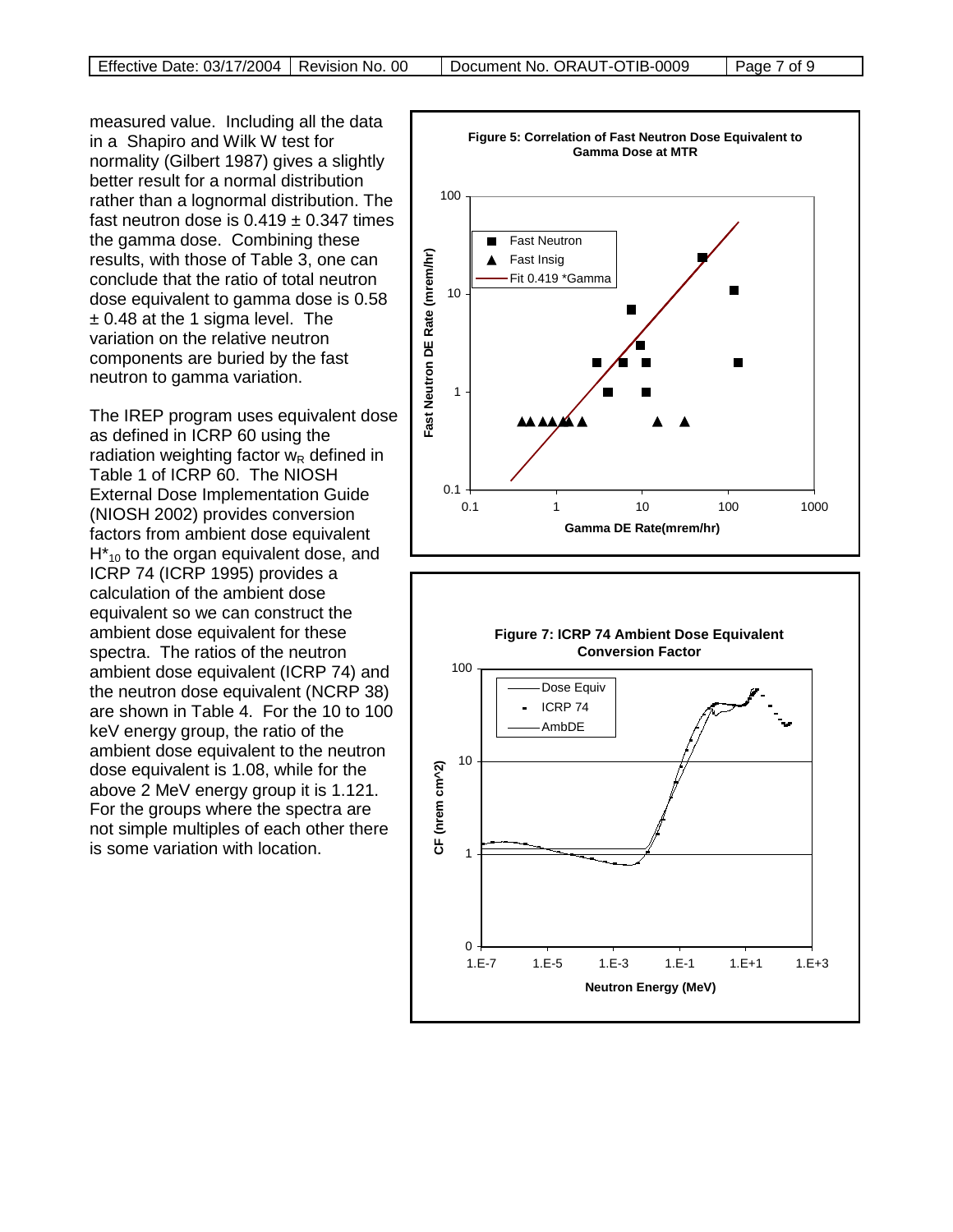|                  |        |                          |          |        | <b>IREP Energy Interval</b> |                           |          |             |
|------------------|--------|--------------------------|----------|--------|-----------------------------|---------------------------|----------|-------------|
|                  |        |                          |          |        |                             | <b>Ambient Dose Equiv</b> |          | Fractional  |
|                  |        | Dose Equivalent Fraction |          |        |                             | Dose Equiv                |          | <b>NTA</b>  |
|                  |        | 10 keV-                  | 100 keV- |        |                             | 100 keV-                  |          | Sensitivity |
| Location*        | >10keV | 100 keV                  | 2 MeV    | 2M-20M | <10keV                      | 2 MeV                     | Spectrum | >0.8 MeV    |
| EBRI1            | 0.28   | 0.079                    | 0.47     | 0.17   | 0.89                        | 1.38                      | 1.14     | 0.32        |
| $\boldsymbol{2}$ | 0.24   | 0.077                    | 0.49     | 0.19   | 0.88                        | 1.37                      | 1.14     | 0.36        |
| 3                | 0.24   | 0.062                    | 0.47     | 0.23   | 0.87                        | 1.35                      | 1.13     | 0.42        |
| 4                | 0.22   | 0.061                    | 0.47     | 0.24   | 0.87                        | 1.35                      | 1.13     | 0.45        |
| 5                | 0.21   | 0.084                    | 0.51     | 0.19   | 0.88                        | 1.37                      | 1.16     | 0.35        |
| 6                | 0.21   | 0.072                    | 0.50     | 0.22   | 0.87                        | 1.36                      | 1.15     | 0.41        |
| $\overline{7}$   | 0.19   | 0.060                    | 0.49     | 0.26   | 0.86                        | 1.34                      | 1.14     | 0.48        |
| 8                | 0.19   | 0.059                    | 0.49     | 0.26   | 0.85                        | 1.34                      | 1.14     | 0.49        |
| 9                | 0.18   | 0.070                    | 0.51     | 0.24   | 0.86                        | 1.35                      | 1.15     | 0.45        |
| 10               | 0.18   | 0.062                    | 0.50     | 0.26   | 0.85                        | 1.34                      | 1.14     | 0.49        |
| 11               | 0.18   | 0.049                    | 0.48     | 0.29   | 0.84                        | 1.33                      | 1.13     | 0.54        |
| 12               | 0.17   | 0.065                    | 0.51     | 0.26   | 0.85                        | 1.35                      | 1.15     | 0.48        |
| 13               | 0.17   | 0.047                    | 0.48     | 0.30   | 0.84                        | 1.32                      | 1.13     | 0.56        |
| 14               | 0.17   | 0.036                    | 0.46     | 0.33   | 0.83                        | 1.31                      | 1.12     | 0.61        |
| 15               | 0.17   | 0.048                    | 0.49     | 0.30   | 0.83                        | 1.32                      | 1.13     | 0.56        |
| 16               | 0.16   | 0.053                    | 0.50     | 0.29   | 0.83                        | 1.33                      | 1.14     | 0.54        |
| 17               | 0.16   | 0.040                    | 0.48     | 0.32   | 0.82                        | 1.31                      | 1.12     | 0.60        |
| 18               | 0.16   | 0.052                    | 0.50     | 0.29   | 0.83                        | 1.33                      | 1.14     | 0.55        |
| 19               | 0.15   | 0.058                    | 0.51     | 0.28   | 0.84                        | 1.34                      | 1.14     | 0.52        |
| 20               | 0.15   | 0.044                    | 0.49     | 0.32   | 0.82                        | 1.32                      | 1.13     | 0.59        |
| 22               | 0.15   | 0.031                    | 0.47     | 0.35   | 0.80                        | 1.30                      | 1.12     | 0.66        |
| 23               | 0.13   | 0.045                    | 0.50     | 0.33   | 0.80                        | 1.32                      | 1.14     | 0.61        |
| А                | 0.20   | 0.075                    | 0.51     | 0.22   | 0.92                        | 1.36                      | 1.20     | 0.41        |
| B                | 0.17   | 0.039                    | 0.47     | 0.32   | 0.92                        | 1.31                      | 1.17     | 0.59        |
| $\mathsf{C}$     | 0.17   | 0.055                    | 0.49     | 0.28   | 0.92                        | 1.33                      | 1.19     | 0.52        |
| D                | 0.15   | 0.065                    | 0.52     | 0.27   | 0.92                        | 1.34                      | 1.20     | 0.50        |
| E                | 0.13   | 0.039                    | 0.49     | 0.34   | 0.91                        | 1.31                      | 1.18     | 0.64        |
| F                | 0.16   | 0.052                    | 0.49     | 0.29   | 0.92                        | 1.33                      | 1.19     | 0.55        |
| <b>ETR 21</b>    | 0.14   | 0.046                    | 0.49     | 0.32   | 0.81                        | 1.32                      | 1.13     | 0.59        |
| <b>ETR 24</b>    | 0.12   | 0.037                    | 0.49     | 0.35   | 0.78                        | 1.30                      | 1.13     | 0.65        |
| <b>ETR 25</b>    | 0.11   | 0.038                    | 0.50     | 0.35   | 0.77                        | 1.30                      | 1.13     | 0.65        |
| Average          | 0.18   | 0.056                    | 0.49     | 0.28   | 0.86                        | 1.33                      | 1.15     | 0.52        |
| Minimum          | 0.13   | 0.031                    | 0.46     | 0.19   | 0.80                        | 1.30                      | 1.12     | 0.35        |
| Maximum          | 0.24   | 0.084                    | 0.52     | 0.35   | 0.92                        | 1.37                      | 1.20     | 0.66        |
| St Dev           | 0.030  | 0.013                    | 0.015    | 0.043  | 0.037                       | 0.020                     | 0.026    | 0.08        |

Table 4: Distribution of MTR neutron dose equivalent among IREP energy groups, NTA response, and ratio of equivalent dose to dose equivalent.

\* At MTR unless otherwise noted.